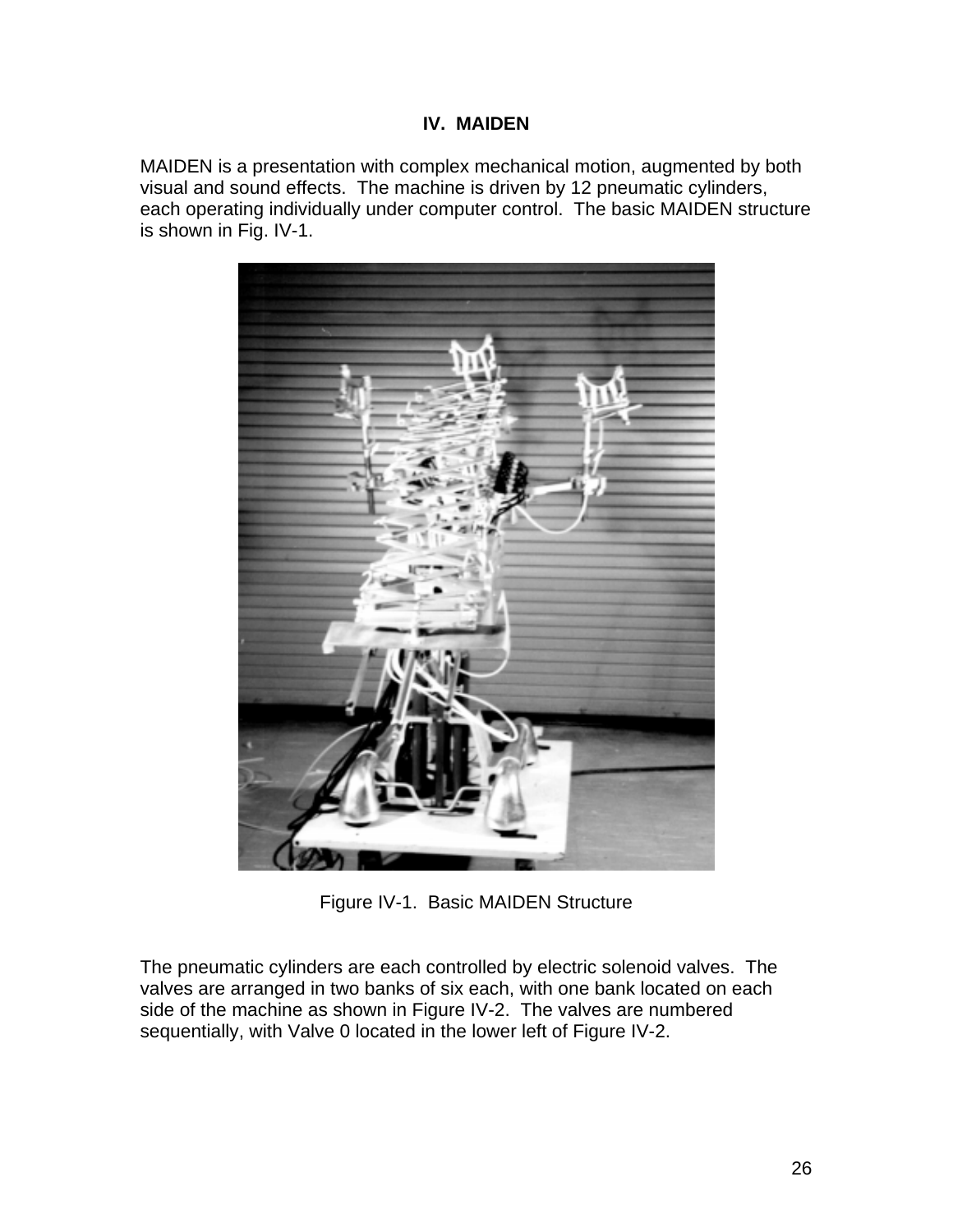

Figure IV-2. Pneumatic Solenoid Valves

A schematic drawing showing the approximate locations of the cylinders and the numbering sequence for the valves and cylinders is given in Figure IV-3. Cylinders shown as circles are mounted vertically, or nearly so. Cylinders shown as rectangles are mounted horizontally, or nearly so. Many are located below the mainframe of the machine.



Figure IV-3. Cylinder-Valve Correspondences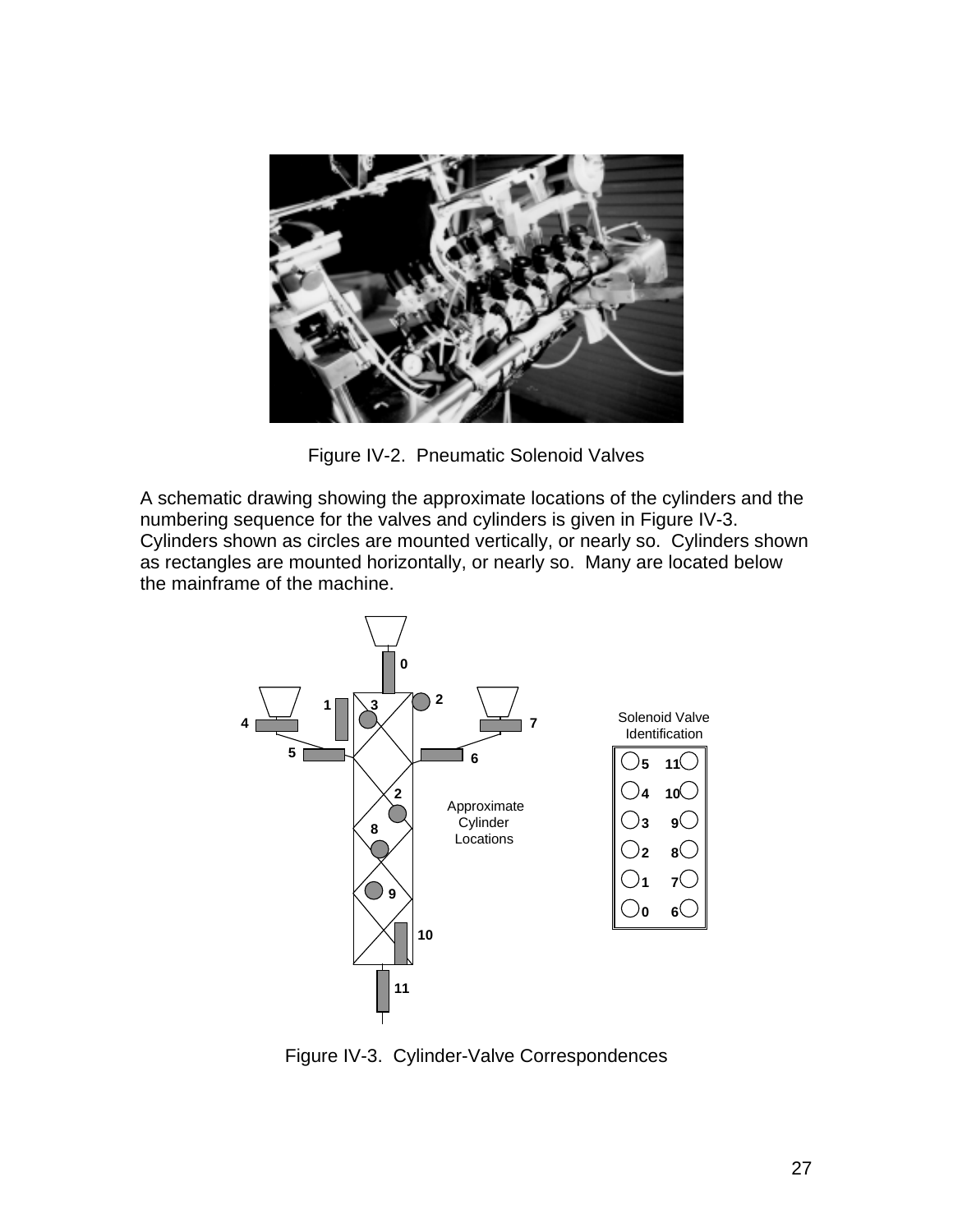The MAIDEN system is depicted schematically in Figure IV-4.



Figure IV-4. MAIDEN System Schematic

Control for MAIDEN is passed from its Host Computer to an Opto22 Brainboard and Opto22 PB16H solid-state relay board. They are shown in the left-hand side of Figure IV-5.



Figure IV-5. MAIDEN Solid-State Relay Board and Brainboard (left)